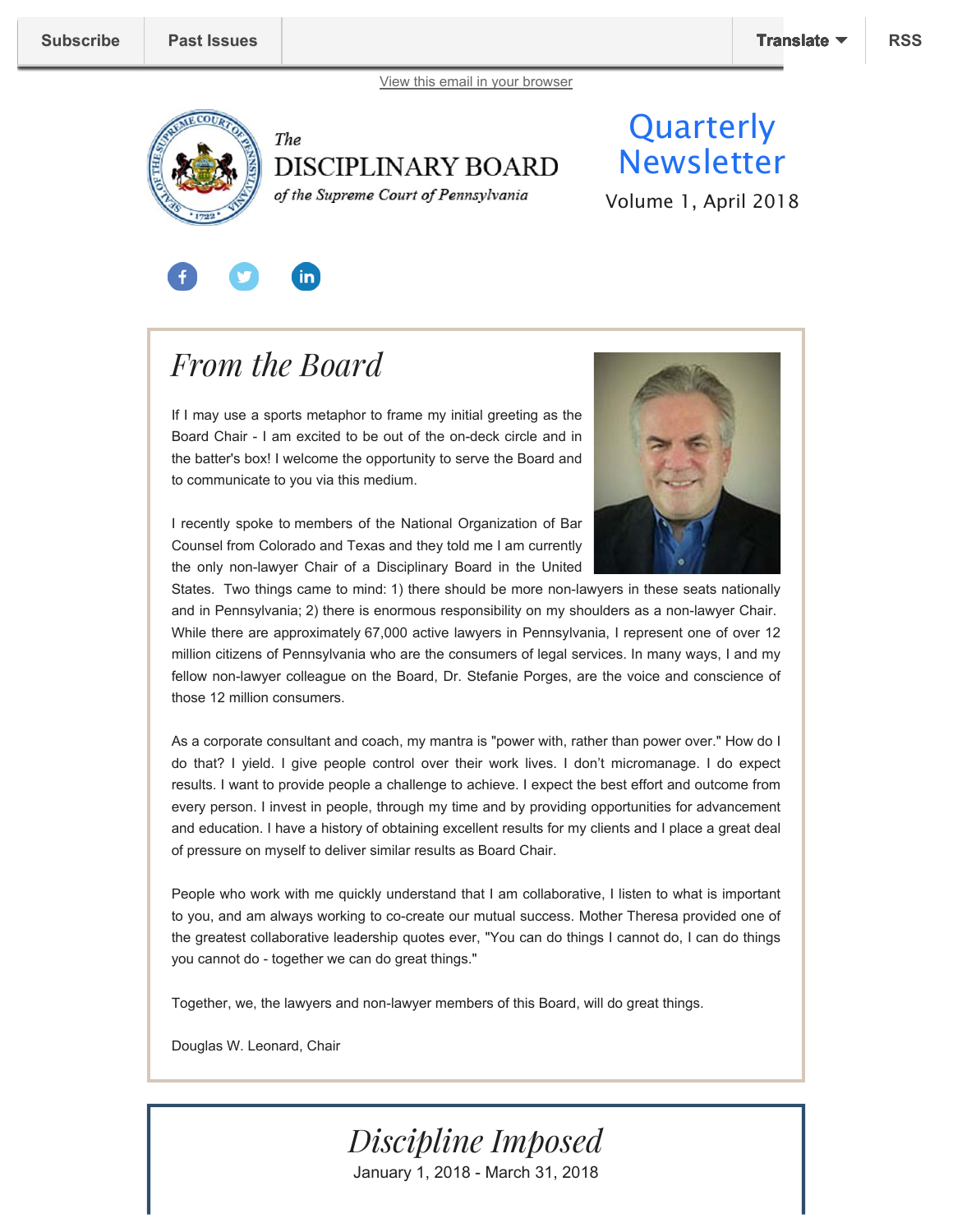

# *Rule Changes & Appointments*

#### **Disciplinary Board Adopts Public Access Policy**

In compliance with the Supreme Court's adoption of the Public Access Policy of the Unified Judicial System of Pennsylvania, which makes case records open and accessible to the public while safeguarding sensitive private information contained in those records, the Disciplinary Board adopted this policy, as well. Effective January 6, 2018, all documents filed with the Board containing confidential information shall be filed in two versions - a redacted version and an unredacted version. More information about these requirements is available here: Disciplinary Board Adopts Public Access Policy.

#### **Appointments and Distinctions**

By Order dated February 9, 2018, the Supreme Court of Pennsylvania appointed Dion G. Rassias of Philadelphia, a former Disciplinary Board Hearing Committee Member, to serve on the Board beginning April 1, 2018. The Board congratulates Mr. Rassias on his appointment.

Marcee D. Sloan, Board Prothonotary, was re-elected to serve as secretary of the National Council of Lawyer Disciplinary Boards (NCLDB) for the 2018-2019 year. The Board is proud of Ms. Sloan's involvement in this organization and congratulates her on her re-election.

Board Chair Douglas W. Leonard has been nominated to serve as a member of the National Task Force on Lawyer Well-Being. The task force was established in 2016 by the American Bar Association Commission on Lawyer Assistance Programs, the National Organization of Bar Counsel, and the Association of Professional Responsibility Lawyers, with a focus on building a legal profession rooted in greater well-being, increased competence, and greater public trust. The Board is proud of Mr. Leonard's involvement in the task force and congratulates him on his nomination.

The Board also extends its thanks to past-Chair David Schwager for his hard work and leadership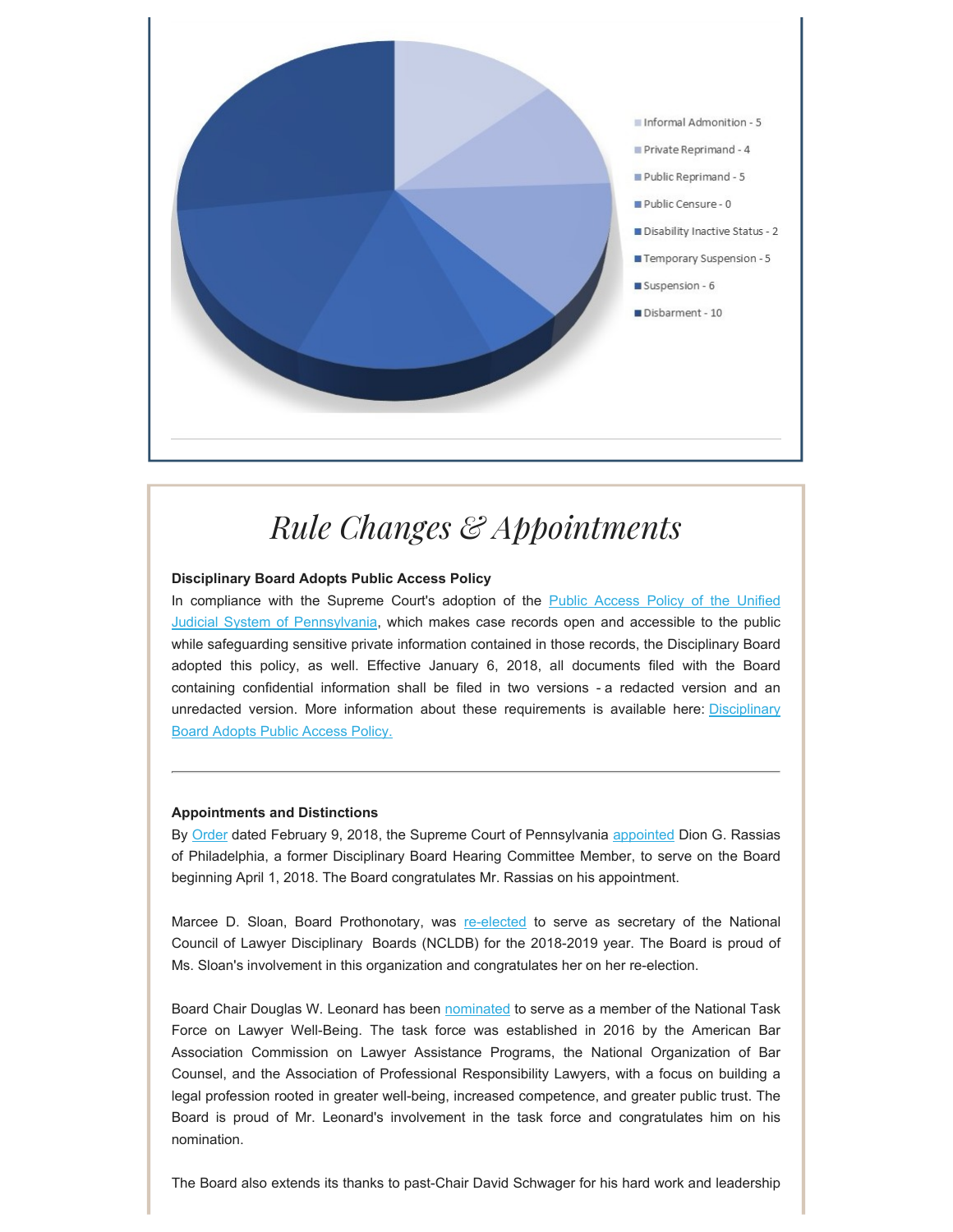of the Board during the 2017-2018 year. Please see the 2017 Annual Report for an overview of the Board's accomplishments and operations during Mr. Schwager's term as Chair.

### *Attorney Registration*

Registration is coming! Registration is coming!

#### Upcoming Important Dates

- May 7 Registration Opens (UJS Portal)
	- July 1 Annual Fee Due
	- August 1 First Late Fee Assessed
- September 1 Second Late Fee Assessed

Registration reminders are sent via email. Please make sure to update any contact information changes with both the Disciplinary Board and the UJS Portal. For more registration information, check out our Registration FAQs.

#### **New Section on Registration Form**

Attorneys registering this year will see a new section on the Attorney Registration Form. This section will ask for demographic information about an attorney's gender, race, and ethnicity. Providing this information is optional and attorneys will have the ability to select "prefer not to answer" in response to the questions. The Supreme Court of Pennsylvania has directed the Board to collect this data as a first step in increasing diversity and inclusion in the Bar, by obtaining reliable data on the state of diversity in the profession. Data will only be shared in its aggregate form. To learn more about this initiative, please see: Disciplinary Board Announces Diversity Data Collection.

#### **CLE Compliance Period Ending**

Attorneys in CLE Group 1 are coming to the end of their compliance period - April 30. To check your compliance status, visit pacle.org.

## *Articles of Interest*

#### **Reinstatement of Convicted Prosecutor Denied**

In 2012, the Supreme Court of Pennsylvania disbarred Anthony C. Cappuccio. Cappuccio was convicted of several offenses relating to the corruption of minors. At the time of his offenses, he was Chief Deputy District Attorney of Bucks County and encountered his minor victims through his youth work with his church. In its opinion, the Supreme Court stated that Cappuccio's position of trust and responsibility was a significant aggravating factor. *Office of Disciplinary Counsel v. Cappuccio*, 48 A.3d 1231 (Pa. 2012).

Cappuccio spent the eight years after his disbarment completing a psychological treatment program, working as a paralegal, and complying with the terms of his criminal probation. He applied for reinstatement and submitted a considerable amount of evidence as to his rehabilitation. After an extensive hearing, the Hearing Committee recommended that Cappuccio's application for reinstatement be denied.

On review, the Disciplinary Board agreed. Initially, the Board found that Cappuccio's crime, while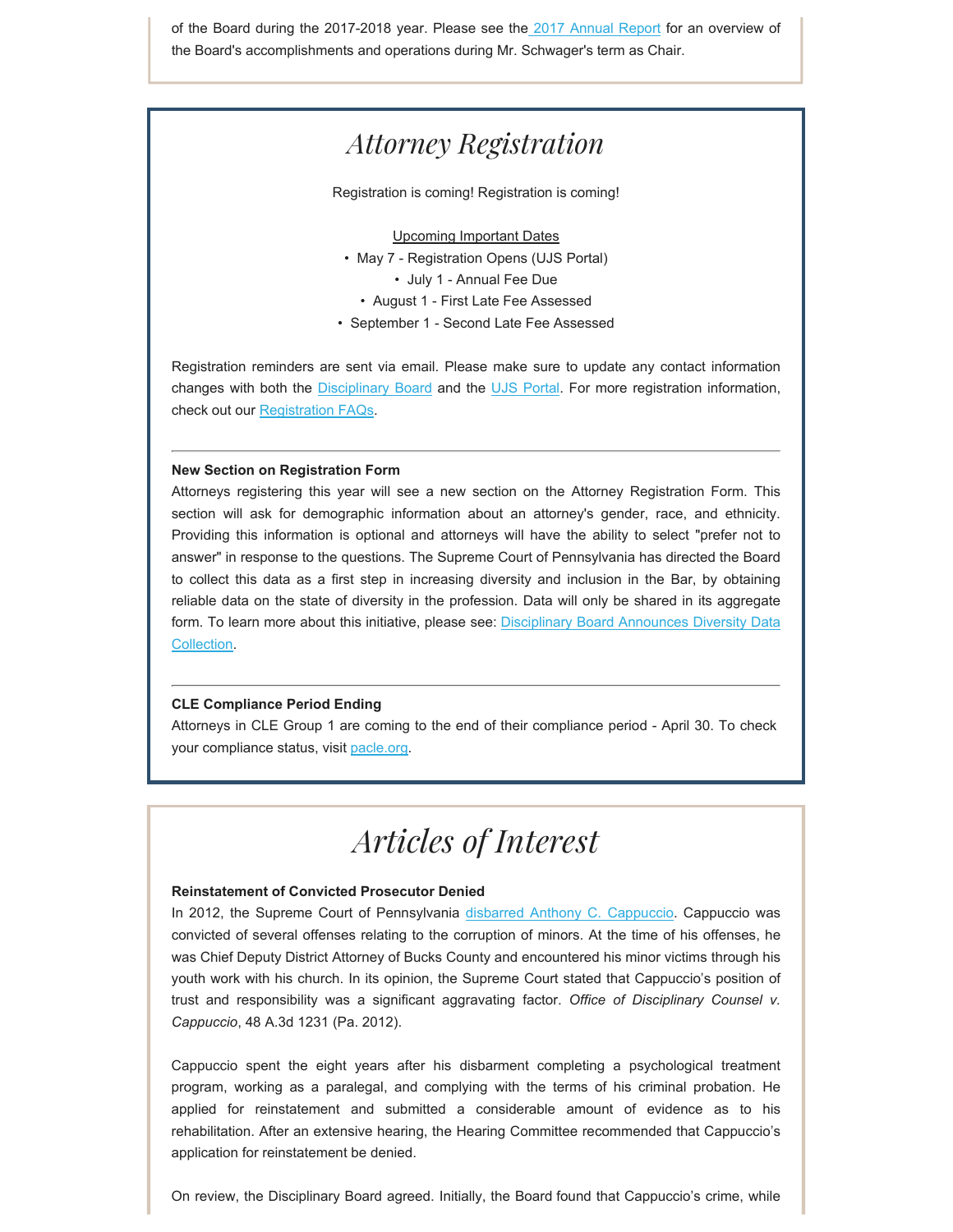serious, was not so egregious that it prevented his reinstatement at any time in the future under the standards of *Office of Disciplinary Counsel vs. Keller, 506 A. 2d 872 (Pa. 1986)*. Thereafter, the Board noted that the evidence of Cappuccio's rehabilitation was extensive. This included his successful completion of a four-year sex offender therapy program, during which time he gained insight and learned to manage his issues. The Board found Cappuccio to be fully credible, expressing sincere remorse, accepting responsibility and demonstrating a willingness to share his experiences with others. Despite the quality of Cappuccio's rehabilitation, however, the Board concluded that the passage of eight years was insufficient to dissipate the detrimental impact of his misconduct, as the enormity of his actions left too much of a stain on the public trust. As a compelling factor in the decision, the Board cited testimony by victims and other witnesses as to the continuing negative impact of Cappuccio's conduct on the community. The Board recommended that the petition for reinstatement be denied. By Order dated January 22, 2018, the Supreme Court accepted the Board's recommendation and denied reinstatement.

#### **Attorney Disbarred Following Embezzlement Charges, Burglary of Former Employer**

By Order dated March 12, 2018, the Supreme Court of Pennsylvania disbarred Nichole Ashley Collins from the Bar of the Commonwealth of Pennsylvania upon review of her Verified Statement of Resignation. Appended to her Statement was her previously filed Joint Petition to Temporarily Suspend an Attorney.

In her Statement of Resignation, Collins acknowledged that the material facts set forth in the Joint Petition are true and that she could not successfully defend against them. In her Joint Petition the following allegations were stated: Collins converted approximately \$9,906.68 from her firm's cost account over approximately a one and one-half month period; over two years, Collins overstated amounts received on her commission sheets and double-billed for alleged client services to her firm's detriment; in total, it is alleged that Collins' overstatements and overbilling cost her firm approximately \$97,000; and at various points during her employment, she made side-deals with clients, totaling a \$90,000 loss to her firm in accounts receivable.

In January of 2018, Ms. Collins was charged with embezzling funds from her former law firm and then burglarizing its office after her employment was terminated. The charges filed against Ms. Collins by the Pennsylvania Attorney General's Office include counts of burglary, forgery, theft, receiving stolen goods, access device fraud and criminal mischief. The Attorney General took jurisdiction of the case because Ms. Collins' husband is a Dauphin County prosecutor.

#### **Lawyer Dressed as Elsa Goes Viral Pushing Snowbound Police Truck**

It might not be the way most lawyers would prefer to achieve Internet fame, but Boston attorney Jason Triplett found his moment of viral fame when he was captured on video pushing a snowbound police truck out of a snow drift – dressed as Elsa from *Frozen*.

Triplett, manager of attorney recruiting, training, and development at Kirkland & Ellis in Boston, decided to wear the costume to a bar in a heavy snowstorm for laughs. When a police officer who had stopped in for some food found his van stuck in the snow, Triplett realized his moment of fame had arrived. A fellow patron documented his heroic extraction of the mired vehicle, in full costume, and posted it to **Facebook**, where it has gathered nearly seven million views.

Some might say such publicity is beneath the dignity of a practicing lawyer, but to those who hold that view, our advice is: Let It Go.

### *Vacancies*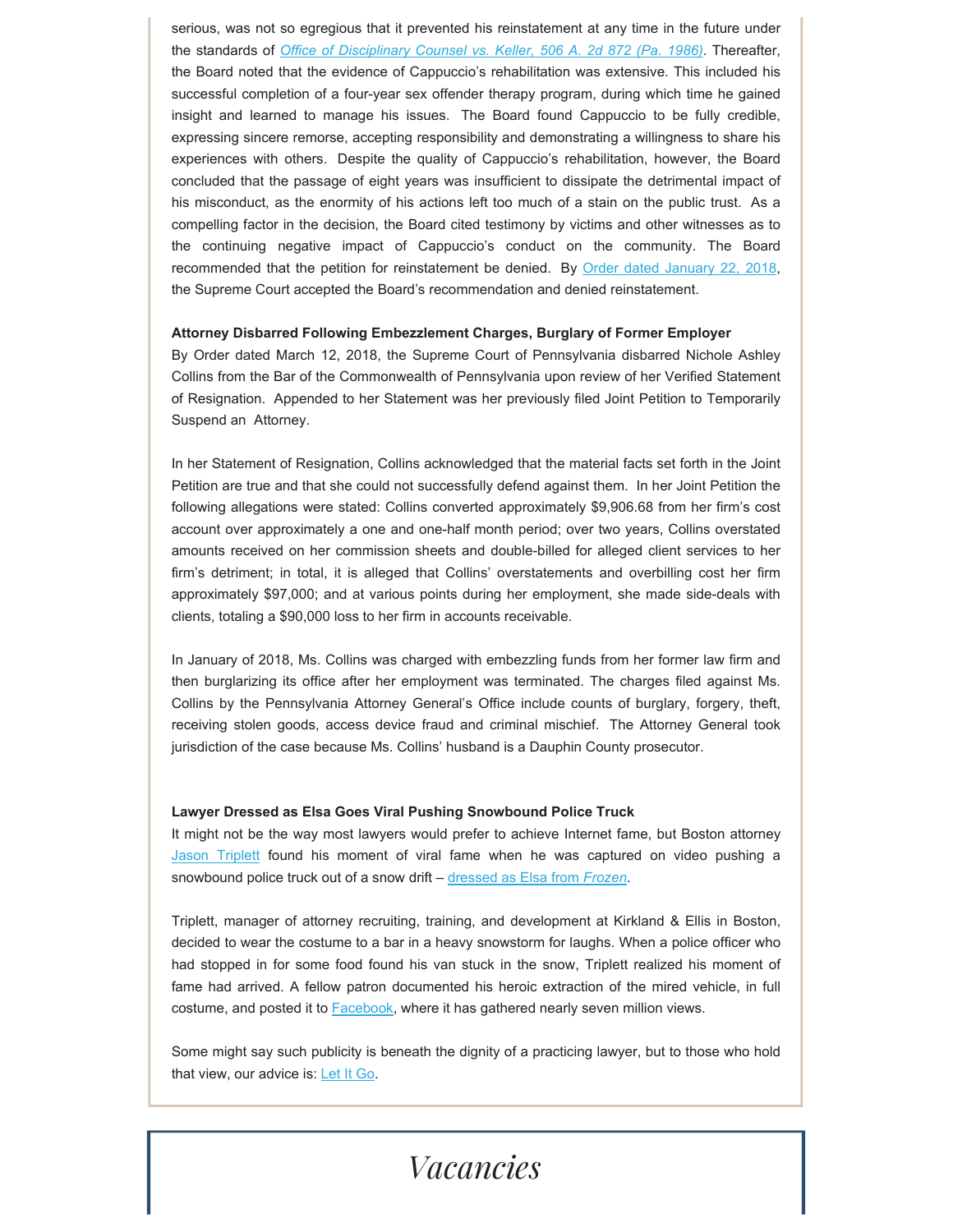The Supreme Court of Pennsylvania is aided by select boards, committees, commissions and councils consisting of more than 180 appointed volunteers - most, but not all, are lawyers and judges.

The panels have a wide range of responsibilities and functions. Some make recommendations to the Court for amendments, revisions or simplification of court procedural rules. Others regulate the practice of law, oversee continuing legal education for lawyers and administer funds to assist individuals unable to pay for legal services. Still others advise on keeping the courts free of bias and discrimination and on long-range planning.

There are currently two vacancies on these panels:

- Appellate Court Procedural Rules Committee (Apply by April 30, 2018)
- Minor Judiciary Education Board (Apply by April 30, 2018)

For application information, please visit: http://www.pacourts.us/courts/supreme-court/committees/

### *Around the Court*



As part of the Court's continuing efforts to align with industry standards for security and to provide safe and secure access on the UJSPortal, which provides access to court case information, electronic filing, attorney registration, electronic payments and other services, the AOPC will be disabling access to the UJSPortal for internet browsers which use security protocols TLS 1.0 and 1.1 (SSL 3.0, etc.) beginning on April 16, 2018. As a result of the lack of security related to those protocols, many organizations across the web are, and have been, making the same changes, including the UJSPortal's e-pay processor, USBank. **As such, beginning April 16, 2018, any browsers and/or applications that do not support a minimum of TLS 1.2 will no longer be able to access the UJSPortal** (https://ujsportal.pacourts.us). As a guiding rule of thumb, users should utilize the most current version of their web browser of choice (i.e. Internet Explorer, FireFox, Chrome, Safari, etc.).



Lawyers Concerned for Lawyers of Pennsylvania (LCL) is a 100% *confidential* assistance program that helps lawyers, judges, and their family members, as well as law students who may be struggling with substance use and/or mental health issues. LCL services are free and include peer support, assessment by a healthcare professional (if indicated), literature, lawyers and judges-only recovery meetings, and intervention support services. Stress, anxiety, depression, substance use, and problematic drinking significantly affect our profession. **One in three legal professionals will struggle with these issues during his/her career.** If left unaddressed, they eventually impact relationships, health, and competency. There is no need to suffer in silence. If you are experiencing mental health or substance use issues, or if you are concerned about a colleague or loved one, please call LCL for assistance: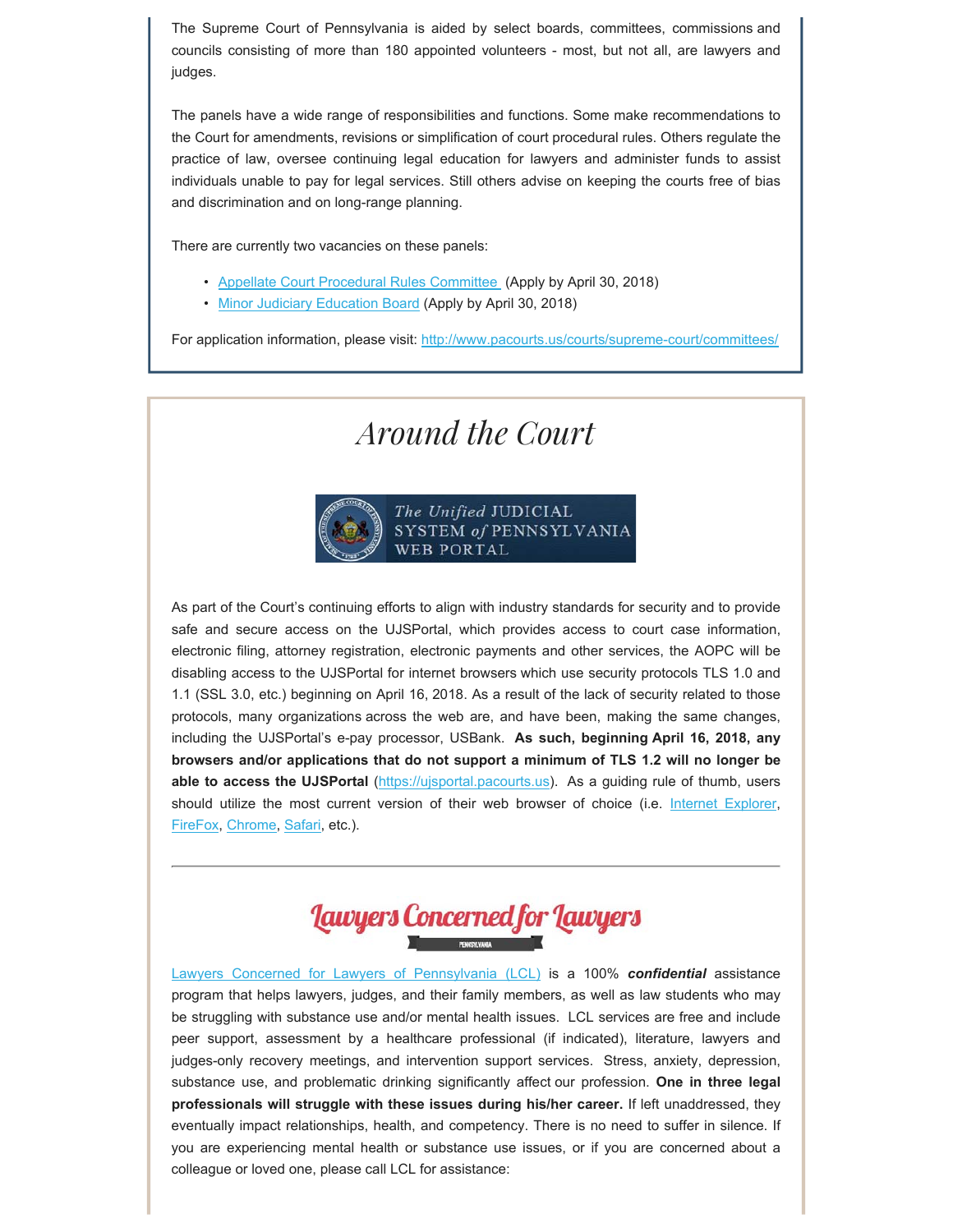### **Lawyers' Confidential Helpline: 1-888-999-1941**

#### **Judges' Confidential Helpline: 1-888-999-9706**

**www.lclpa.org or www.jcjpa.org**

Visit these websites for more information and resources, self-assessment screens, articles, and free CLE videos.



**The Pennsylvania IOLTA Board** is a non-profit organization that operates under the Supreme Court of Pennsylvania. Upon approval of the Court, the Board awards grants to legal aid providers and law schools to accomplish its mission of supporting the delivery of civil legal services to lowincome and disadvantaged Pennsylvanians.

Attorneys help to provide legal assistance for low income Pennsylvanians each time they deposit funds into their IOLTA account. IOLTA stands for 'Interest on Lawyers Trust Accounts' and the program offers an innovative way to increase access to justice for individuals and families living in poverty. Without taxing the public, and at no cost to lawyers or their clients, the interest earned from the money deposited into IOLTA accounts is used to fund civil legal aid to low income Pennsylvanians.

As an attorney, there are more ways to support the IOLTA Board's mission than simply utilizing your IOLTA account. **In a recent** letter from Chief Justice Saylor **to all Pennsylvania lawyers, he encourages members of the legal profession to provide** *pro bono* **representation or to financially support legal aid programs.** Consider making a voluntary contribution when you complete your annual attorney registration - or anytime online. Your tax-deductible donation will help to support and expand the availability of legal aid for those without the financial resources to hire an attorney.

If you are interested in supporting the delivery of civil legal aid through *pro bono* representation, contact your local bar association or click here for a list of IOLTA-funded legal aid programs. To learn more about the IOLTA Board, visit www.paiolta.org or contact the office directly at 717-238- 2001.